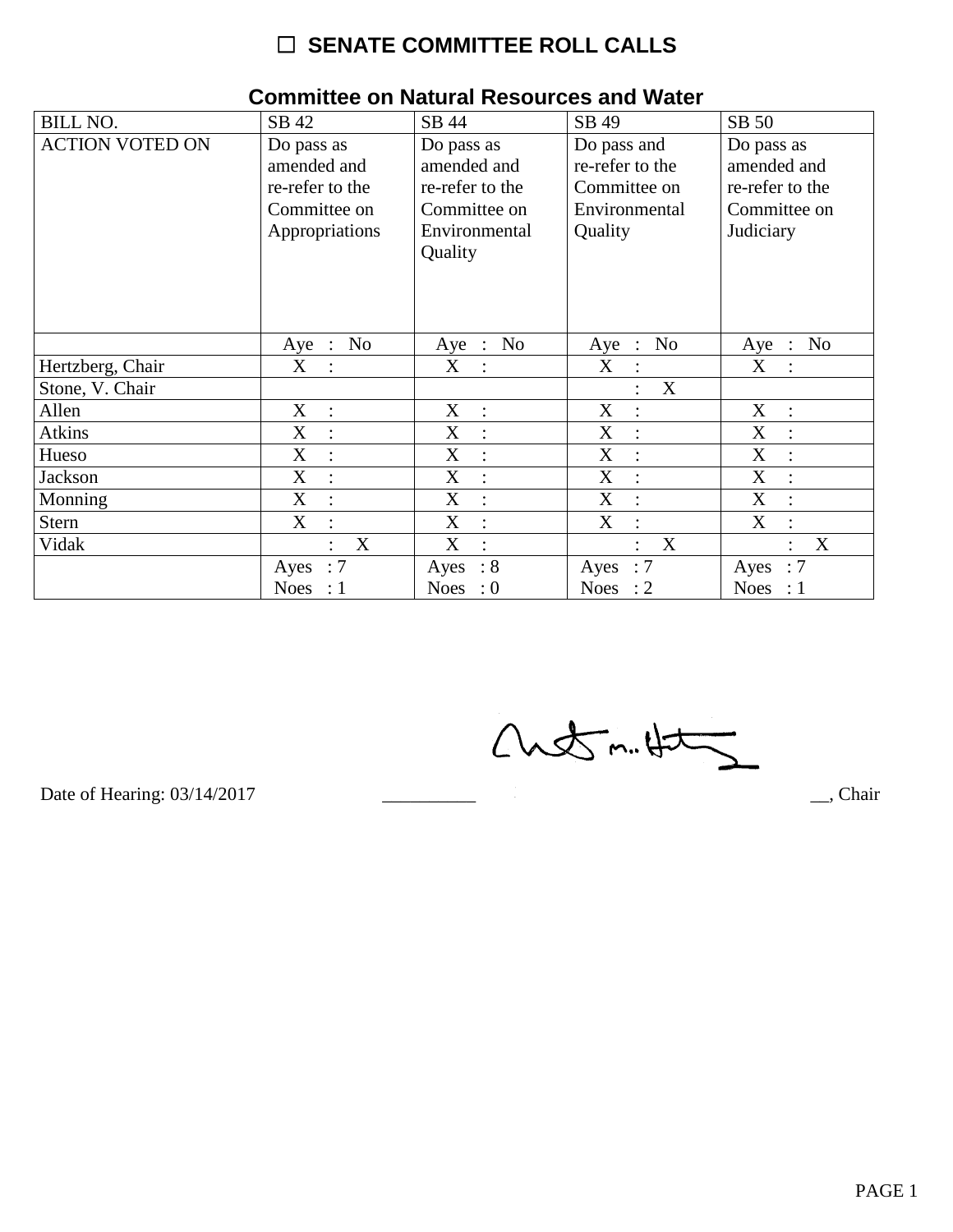# $\Box$  SENATE COMMITTEE ROLL CALLS

| <b>BILL NO.</b>        | SB 58                     | SB 144                     | SB 161                    | SB 214                                  |
|------------------------|---------------------------|----------------------------|---------------------------|-----------------------------------------|
| <b>ACTION VOTED ON</b> | Do pass and               | Do pass as                 | Do pass and               | Do pass and                             |
|                        | re-refer to the           | amended and                | re-refer to the           | re-refer to the                         |
|                        | Committee on              | re-refer to the            | Committee on              | Committee on                            |
|                        | Appropriations            | Committee on               | Appropriations            | Appropriations                          |
|                        | with the                  | Appropriations             |                           |                                         |
|                        | recommendation:           |                            |                           |                                         |
|                        | To consent                |                            |                           |                                         |
|                        | calendar                  |                            |                           |                                         |
|                        |                           |                            |                           |                                         |
|                        | N <sub>o</sub><br>$Aye$ : | No<br>Aye<br>$\mathcal{L}$ | N <sub>o</sub><br>$Aye$ : | N <sub>o</sub><br>Aye<br>$\ddot{\cdot}$ |
| Hertzberg, Chair       | X                         | X                          | X                         | X                                       |
| Stone, V. Chair        |                           | X                          | X                         | X                                       |
| Allen                  | X<br>$\ddot{\cdot}$       | X<br>$\bullet$             | X<br>$\ddot{\cdot}$       | X                                       |
| <b>Atkins</b>          | X<br>$\ddot{\cdot}$       | X                          | X                         | X                                       |
| Hueso                  | X                         | X                          | X                         | X                                       |
| Jackson                | X<br>$\bullet$            | X<br>$\bullet$             | X                         | X                                       |
| Monning                | X<br>$\ddot{\cdot}$       | X<br>$\ddot{\cdot}$        | X<br>$\ddot{\cdot}$       | X                                       |
| <b>Stern</b>           | X                         | X<br>$\ddot{\cdot}$        | X<br>$\ddot{\cdot}$       | X                                       |
| Vidak                  | X                         | X                          | X                         | X                                       |
|                        | $\therefore 8$<br>Ayes    | : 9<br>Ayes                | : 9<br>Ayes               | : 8<br>Ayes                             |
|                        | Noes<br>$\cdot 0$         | Noes : $0$                 | Noes : $0$                | Noes : $1$                              |

### **Committee on Natural Resources and Water**

Chetm.Ht

Date of Hearing: 03/14/2017

Chair (Chair